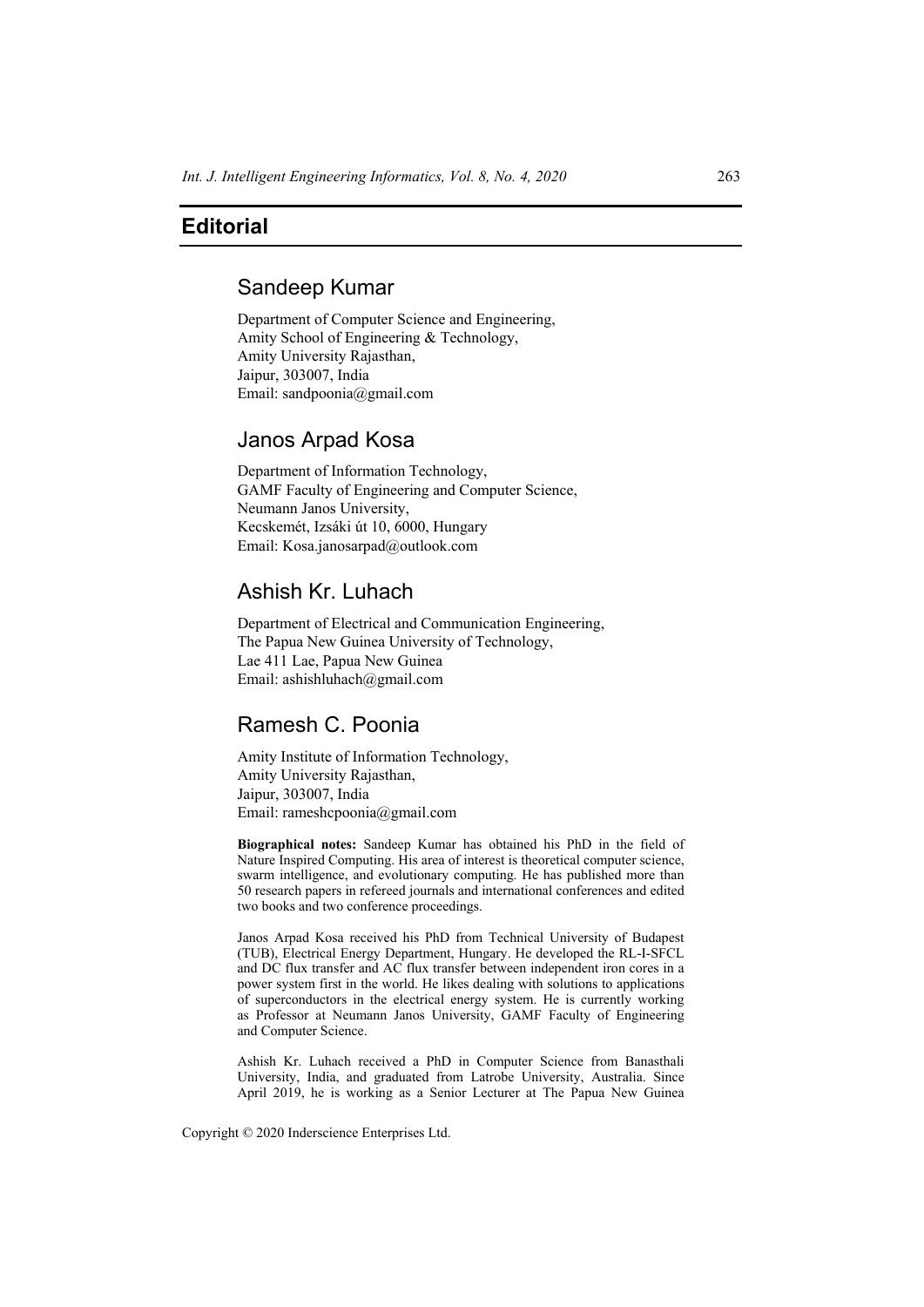#### 264 *S. Kumar et al.*

University of Technology, PNG. He has published more than 40 research papers in reputed journals and conferences. He is a member of CSI, ACM, and IACSIT.

Ramesh C. Poonia is a Postdoctoral Fellow at the Cyber-Physical Systems Laboratory, Department of ICT and Natural Sciences, Norwegian University of Science and Technology, Alesund. He is an Associate Editor of the *Journal of Sustainable Computing: Informatics and Systems*, Elsevier. He has authored/ co-authored over 65 research publications in refereed journals and international conferences.

### **1 Introduction**

The computer reads an image in the form of a matrix. That contains an array of real numbers. Image processing refers to converting an image into digital format and some additional operations to improve its overall quality. An image may contain some unwanted information like noise. Image processing is targeted to extract useful information, visualise the objects that are not visible, restore the image, retrieve targeted image or portion of an image, measure different objects in an image, recognise a particular object, and many more. Processing of image includes digitisation of image, pre-processing, image improvement, segmentation, feature extraction, and classification. Image processing is essential in various filed like medical science, forensic science, material science, military, graphics and film industry, weather forecasting, agriculture, and many more. Machine learning and deep learning models are very efficient and very fast in detecting and predicting diseases with the help of the previous history of the patient. In the early times, medical experts used to analyse medical images manually. However, with the development of computer algorithms and an increase in computational power, modern machines are very efficient in diagnosing deadly diseases; after the 1990s, machines can train themselves with training datasets and replaced expert systems.

The image analysis approaches are proficient in distinguishing various images or image components. Thus, it is pertinent to a broader group of applications in the real world viz. bioinformatics, identification of document, medical imaging, and identification biometrics, and many more in the investigation area. Several review papers provide a thorough survey of image analysis techniques directly or indirectly connected with the recognition of different objects appearing in an image. Other important aspects of image analysis are image registration, image segmentation, and extraction of features from an image. Analysis of images is required various real-life problems such as criminal investigation, informative data indexing, and many other real-life problems. However, Image analysis has distinguished medical science applications and health care for disease diagnosis, prediction of diseases. This is achieved by a broad span of imaging devices (cameras, scanners, etc.) that are efficient in diagnosing/predicting. Hence, it is essential to develop systematic algorithms to assist in the analysis of medical images. These algorithms should provide accurate results with higher precision and robustness. Now a day's machine learning and deep learning techniques are successfully applied in medical imaging due to higher accuracy and timely diagnosis of chronic diseases.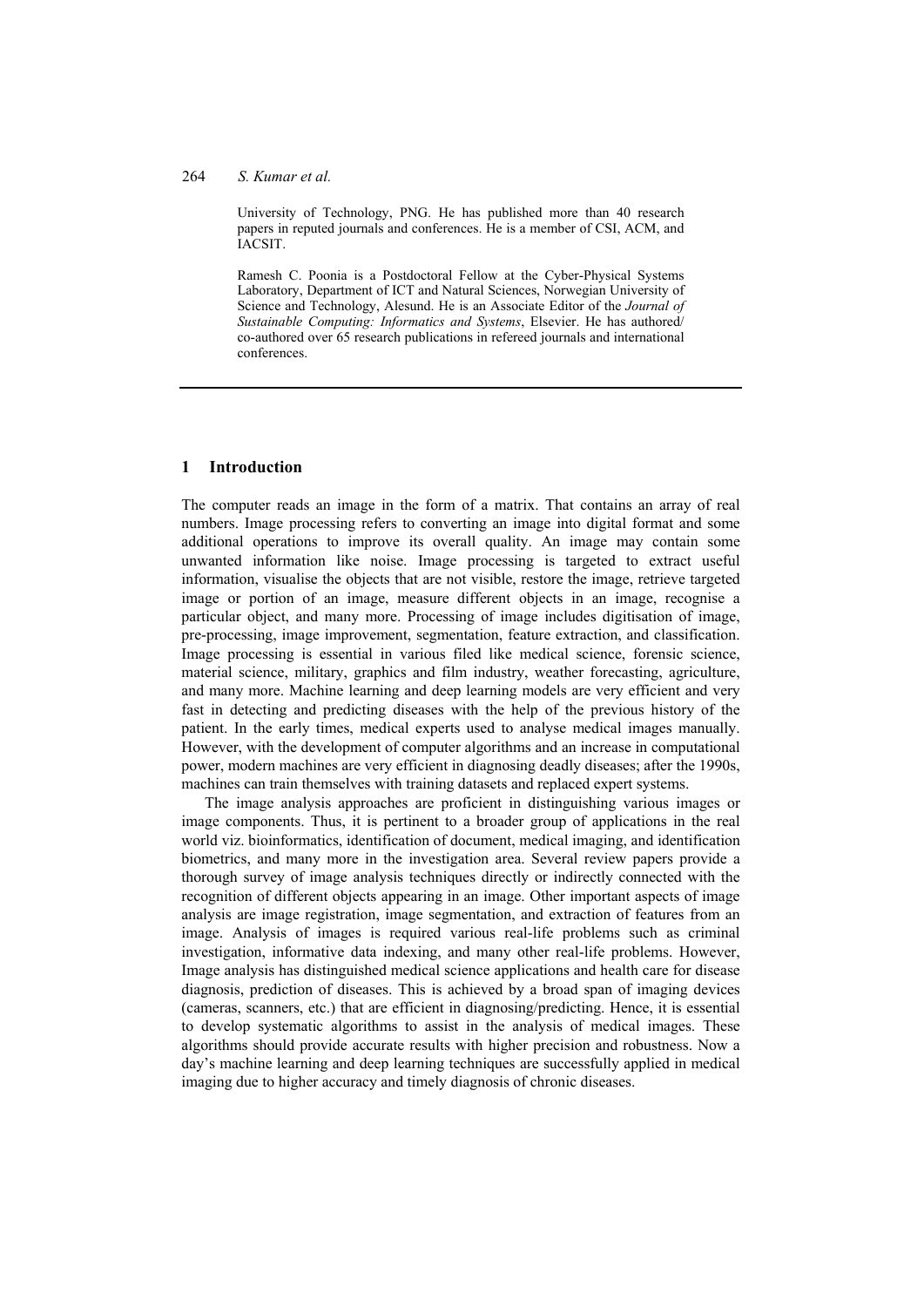### *Editorial* 265

Computational intelligence includes the development of biological and linguistic computational methods. The fuzzy system, neural network, and nature-inspired techniques are part of computational intelligence and used for knowledge representation, learning and adaption, and evolutionary computation. These techniques can deal with tolerance for approximation, uncertainty, imprecision, computing with words, and partial truth to achieve close resemblance with human-like decision making.

#### **2 Introduction to special issue**

This issue (Special Issue on: "Advances in Computational Intelligence for Machine Vision and Image Processing") collects several different contributions that extend selected works presented at the international conference on sustainable computing in science, technology, and management (SUSCOM-2020).

The first paper, 'Dung beetle inspired local search in artificial bee colony algorithm for unconstrained and constrained numerical optimisation', proposed an effective local search strategy inspired by dung beetle's orientation behaviour, titled a dung beetle local search (DBLS) strategy. The developed DBLS strategy is incorporated with an artificial bee colony algorithm (ABCA) to improve the algorithm's exploitation behaviour. Thus the modified strategy is titled as dung beetle inspired ABC (DBABC) algorithm. To prove the proposed approach's authenticity, the authors analysed it using three different sets of benchmark functions consisting of 32 unconstrained standard benchmark optimisation test problems, 18 constrained optimisation test problems, and three engineering design constrained problems. Further, the statistical analysis is also carried out using Mann Whitney U Rank Sum test, and the obtained outcomes are compared with state-of-art approaches available in the literature. The obtained outcomes validate that the proposed approach is far better in terms of accuracy, reliability, and efficiency. It can be stated that DBABC is a competent variant in the arena of swarm intelligence cantered techniques.

The second paper, 'Low-level features based 2D face recognition using machine learning', evaluated three different low-level feature extraction techniques viz. HOG features, SURF features, and LBP features over two-dimensional face recognition. In terms of feature extraction techniques by deep learning, it offers in-depth features in hidden layers. In contrast to that, machine learning works on low-level features, which are faster to extract. A total of 22 variations of machine learning models have been evaluated in the presented work. Two publicly available datasets, namely, Bosphorus and UMBDB, are reviewed for the experimentations. The HOG features have outperformed the other two features based facial recognition system. There are five experimentations performed for the performance comparison. The effect of feature extraction techniques, discretisation, feature variation, visual verification, and noise effect on face recognition has been studied in the experimentation. Various experimentations have revealed that the subspace discriminant based ensemble model outperforms all the different machine learning models for both the datasets.

The third paper in this special issue is 'Artificial intelligence based watermarking in hybrid DDS domain for security of colour images'. This paper proposed a hybrid watermarking for solving a challenging problem of multimedia data security. The watermark information is first converted into different blocks; then, it was embedded into singular values of each sub-band coefficient of DWT-DCT. The scaling factor used is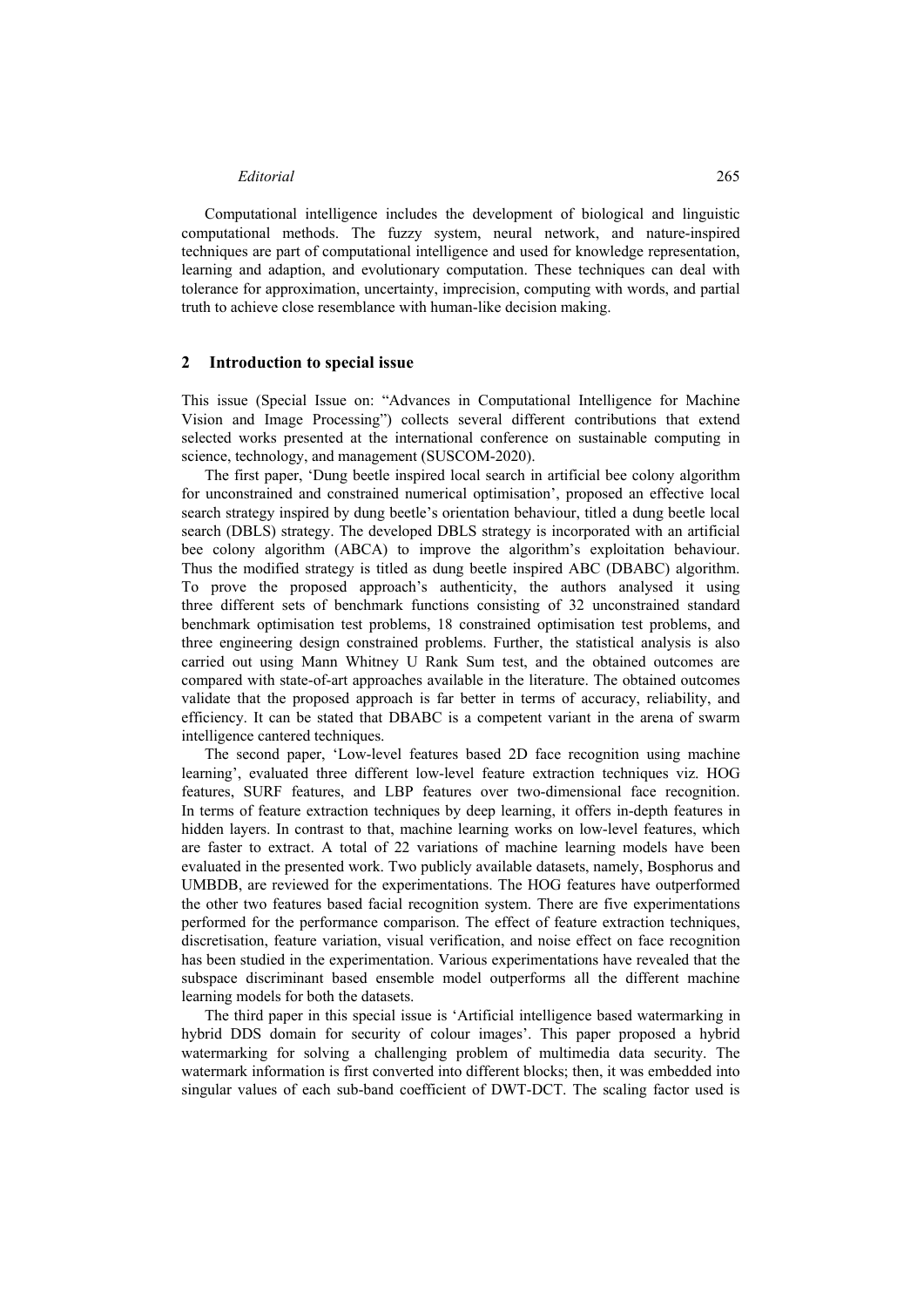optimised using an artificial bee colony optimisation to provide the watermark's maximum robustness and invisibility into the host/cover image. A new fitness function is proposed by considering the imperceptibility and robustness characteristics. Colour host/ cover images are taken in the proposed watermarking scheme rather than the conventional greyscale image used in most of the previous approaches. Extra security is provided by encrypting the original image into some other form using a watermark. The experimental result obtained proves the robust nature of the proposed scheme towards various image manipulation attacks. Simultaneously, the proportional analysis of the proposed scheme by other related schemes depicts the approach's effectiveness.

The fourth paper is related to the segmentation of medical images with the title 'Medical image segmentation based on fuzzy 2-partition Kapur entropy using fast recursive algorithm'. This paper introduced a medical image segmentation approach using a selection of threshold method based on fuzzy 2-partition Kapur entropy along with the motive of comparing the performance of Fast Recursive based approach, GA based approach, BEA based approach, and DE based approach towards the segmentation of medical images. The proposed recursive algorithm scales down the need for computing resources by getting rid of repeated calculations. The proposed approach reduces the basic algorithm's complexity from  $O(L^3)$  to  $O(L^2)$ . The processing time is also reduced for each medical image. Since the concept of fuzzy 2-partition using Kapur entropy and the fast-recursive approach for the segmentation of medical images has been neglect earlier, in this paper, an attempt is made to explore the medical images approach also. This paper's considerable contribution is the application of Kapur entropy based on a fast-recursive algorithm for medical image segmentation. Experiments are performed in MATLAB 2019b, and results are evaluated based on popular parameters like PSNR, Uniformity, SSIM, and computation time. The first four parameters are used to analyse the segmented image's quality, and the last parameter is used to record the time complexity. The overall experimental results indicate that the fuzzy 2-partition entropy approach is better against the Basic Exhaustive Search algorithm, Genetic Algorithm (GA) based approach, and Differential Evolution (DE) based approach.

The fifth paper in this issue is the 'Hybrid ANFIS-genetic algorithm based forecasting model for predicting Cholera-waterborne disease'. Here authors proposed a new model to predict the cholera disease. The authors used NSGA to tune the hyper-parameters of ANFIS instead of GA and PSO, as it is multi-objective. Also, NSGA does not stick from local optimal and pre-mature convergence issues. Initially, the required parameters of the ANFIS model are computed by using the NSGA. After that, the designed NSGA-ANFIS model is trained on the cholera dataset. To handle the over fitting problem, 20-fold crossvalidation is also implemented. Cholera's testing data is then used to evaluate the performance of the designed NSGA-ANFIS model.

### **3 Conclusion**

Authors of this issue have provided many different contributions that extend the selected works presented at the SUSCOM 2020. These contributions in this special issue represent several different approaches related to image processing using machine learning and deep learning. This issue also includes a new algorithm for feature selection to improve classification accuracy.